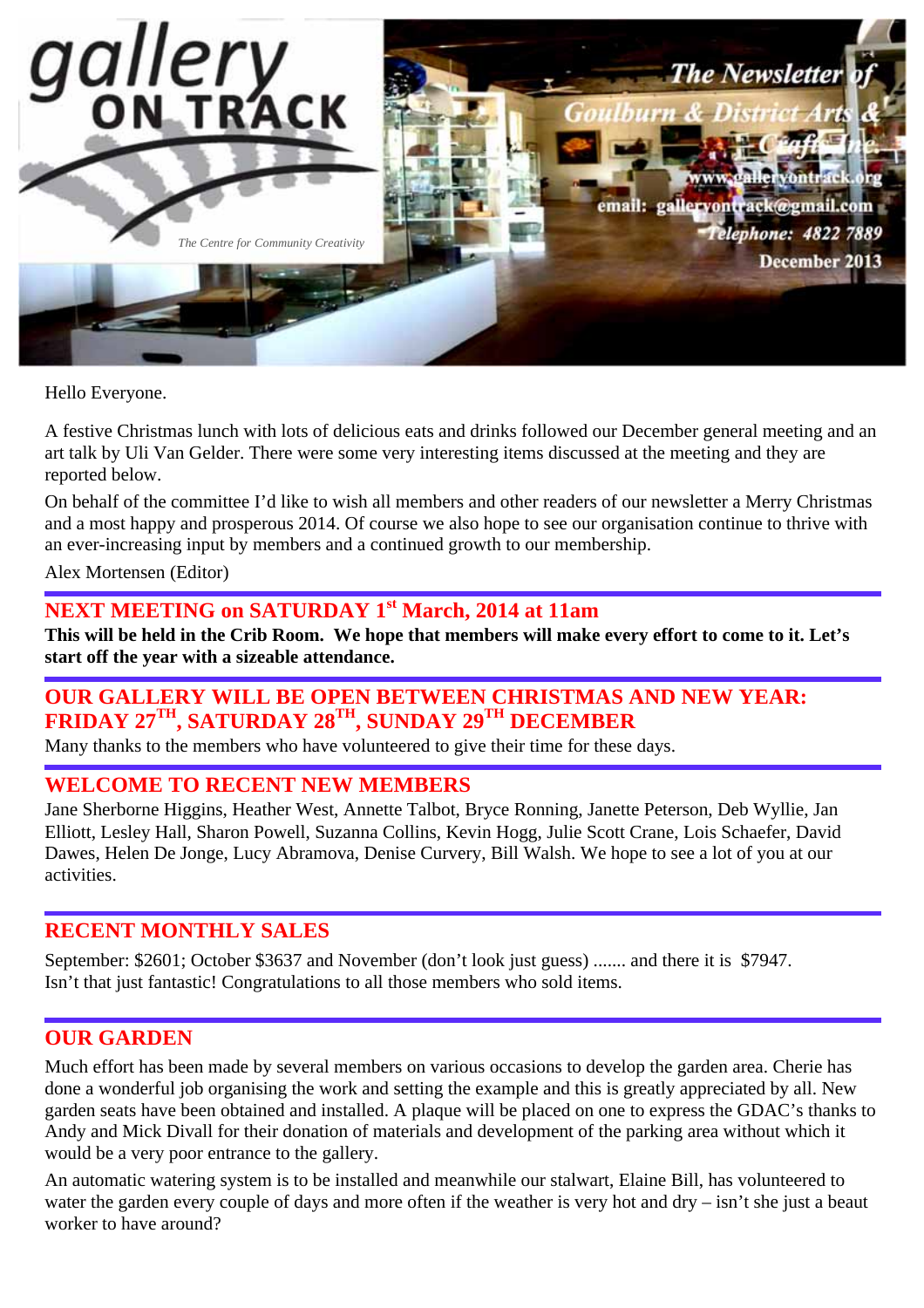## **GARDEN WORKING BEES**

Cherie hopes to see a number of members to turn up and help out at working bees on the following days: Saturday  $4<sup>th</sup>$ , Wednesday  $8<sup>th</sup>$ , Wednesday  $22<sup>nd</sup>$  and Wednesday  $29<sup>th</sup>$  January. Please try to participate – especially if you haven't taken part on some other occasion. As Cherie wrote recently: "Many thanks to the devoted few who came on Saturday – Elaine, Graham, Beryl, Janet, Heather and Lyn. We made a great deal of progress despite my non-participation due to incapacity. What remains to be done can be done by anyone as we have to lay weed mat, watering system and mulch – so not being a gardener is not an excuse to opt out! Then we can plant the groundcover plants. Thanks to those of you who have donated plants and some more groundcovers would be most welcome. Also a big thank you to Michelle Giles and her mum for cooking lunch and keeping us supplied with coffee and for her very generous donation of an electric fry-pan to prepare our 'sausage sizzle'."



The garden area as it was on  $12<sup>th</sup>$  December. As you can see, a lot of work has been done and there's still much to be done. We'll all look forward to the plants growing and beautifying our grounds.

## **THE PRESIDENT WRITES**

The gallery is looking good, lots of great merchandise in stock at the moment. Don't forget to spread the word about "Gallery on Track".

In closing, I would like to thank all those member who give their time freely, without whose dedication the Gallery would not exist. A big 'thank you' to all concerned. On behalf of the Committee and myself, I wish everyone a very Happy Christmas and a healthy and Happy New Year.

Enjoy, Faye Long.

## **PUBLICITY REPORT**

As Fiona was absent, Lynette read out the publicity report. Fiona has continued to build the publicity of G o T and is developing good contacts with publishers. We will go in IMag January, April, June, September and November for 2014. If you are going to be an artist of the month or have an exhibition, please take care with photos you take of your work for publication by Fiona – think of the background you have for the items. Avoid things such as the kitchen sink or whatever and just have a plain background. (And from the Editor – if you have items or paintings that are under glass please photograph them before the glass is over them to avoid having reflections.) Don't forget to provide Fiona information and photos well before your exhibition so that suitable publicity can be arranged in the press, etc and our own newsletter.

## **COMPUTER & BARCODING**

Eleanor Maxwell has continued to put in a lot of woman hours into the organising of the machine. She is writing procedures for barcoding and for the treasurer. Thanks so much for your time and effort, Eleanor.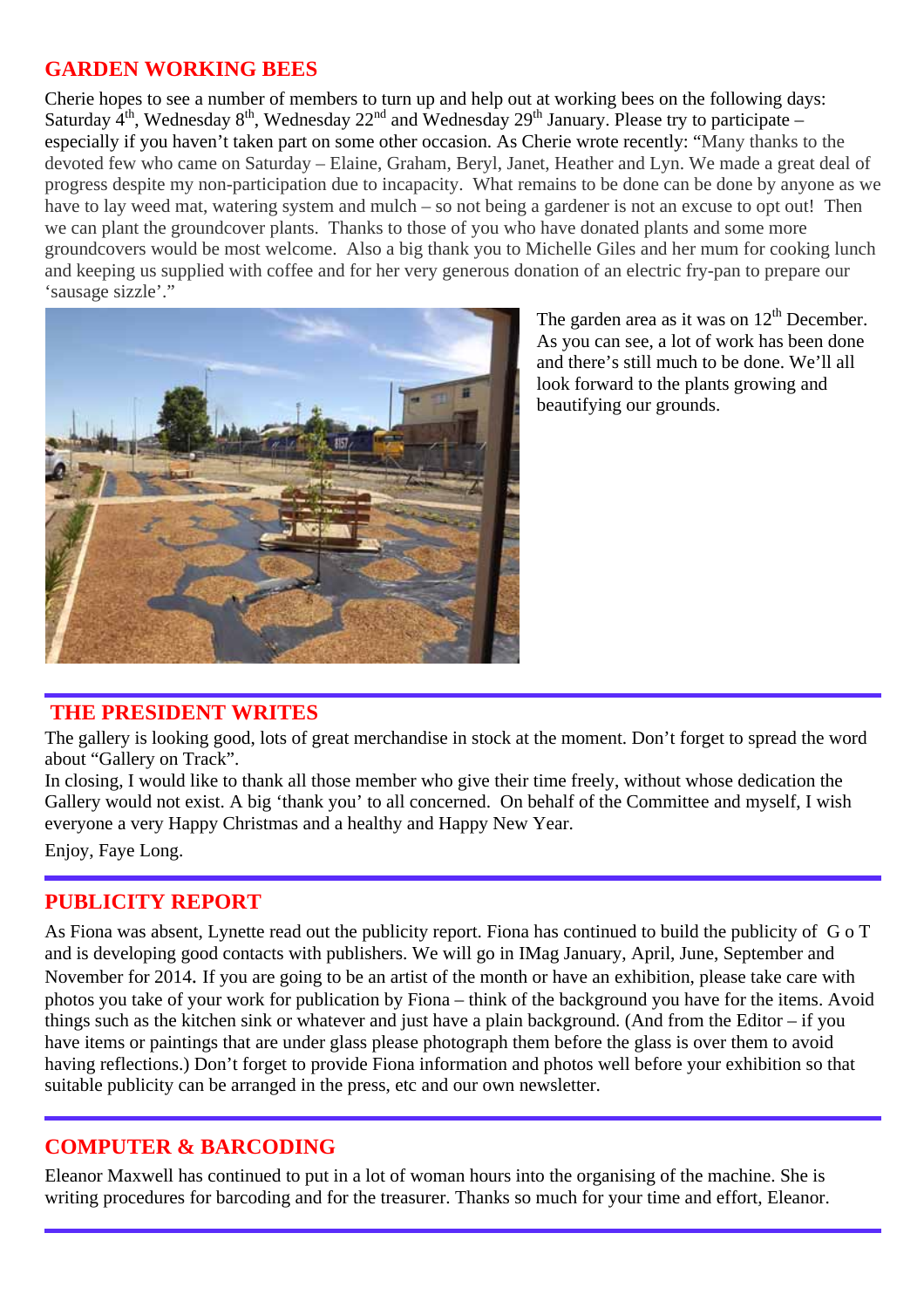## **BANK DEPOSITS ON YOUR SALES**

If you haven't yet completed a form to give the direct deposit information so that Cherie can pay you this way for any sales, would you please do so as soon as possible. Could you please let Cherie know your bank details by phoning her on 4822 7875 or 0407 932 130 or leaving them in an envelope at the Gallery. This helps to make life easier for our hard working treasurer. It really is a difficult and time-consuming job, so your cooperation in this matter will be appreciated.

#### **WORKSHOPS IN 2014**

Alison Lawrence – Calligraphy – Commencing Wednesday 12<sup>th</sup> February and then on Wednesdays 19<sup>th</sup> and  $26<sup>th</sup>$  February,  $5<sup>th</sup>$  and  $12<sup>th</sup>$  March. 10.30am-12.30pm. Cost is \$100 for 5 days.

**Fiona Hammond** – All Saturdays  $22<sup>nd</sup>$  March,  $17<sup>th</sup>$  May,  $31<sup>st</sup>$  May,  $14<sup>th</sup>$  June. To be announced. For details, please get in touch with Fiona on 4849 4489.

**Carol Divall – Felting –** for details please phone Carol on 4821 2572.

#### **PLANS FOR 2014**

**Out of the Box 9<sup>th</sup> February – 1<sup>st</sup> March -** an open exhibition – anyone can put anything in but only members can sell. Be imaginative. Entry fee: \$3; Prizes: \$100; \$50 and \$25. Opening Sunday 9<sup>th</sup> February. Forms with all details are hanging in the kitchen.

**Dressing a Teapot –** an open exhibition in May.

**Trash & Treasure Market Day – 8<sup>th</sup> March – In the Parking area of Gallery on Track.** Do you want a table space? If so put your name and \$5 in the box at G o T to book one. Some tables are provided. Some participants may need to provide their own tables. There will be other market days in September and November.

## **ARTISTS OF THE MONTH**

**Phoenix Art Group: 5<sup>th</sup> March – 23<sup>rd</sup> March** with **opening on Sunday 9<sup>th</sup> March**: An exhibition of the group members' drawings and paintings.

**Ekaterina Mortensen: 23rd April - 26th May** with **opening on Saturday 26th April: "Red Centre" -** an exhibition of paintings using conventional and non-conventional supports media and supports.

Contact Carol if you would like to be an Artist of the Month in 2014.

## **VARIOUS ITEMS**

First Aid Kit: has been updated and placed on cupboard in kitchen, together with a Incident Report, please notify gallery of any accidents and put in Incident Book.

**Coffee machine:** is in the kitchen. \$1 per cup. We're sure it will be popular.

**Music Industry Trade Fair** –is on 27<sup>th</sup> to 30<sup>th</sup> December. Fee for trestle table is \$50 for entire period or \$25 for half a table. They advised elderly people could not walk to Gallery.

## **GIVE CALLIGRAPHY A GO!**

Come to Alison Lawrence's calligraphy classes for beginners and enjoy this fascinating, addictive art form.

Classes will be on Wednesday  $12^{th}$  February 2014, 19<sup>th</sup> February,  $26^{th}$  February,  $5^{th}$  March and  $12^{th}$  March from 10.30am to 12.30pm and will cost a total of \$100

Alison is a very experienced and well qualified calligrapher and calligraphy teacher and is a former President of the Australian Society of Calligraphers.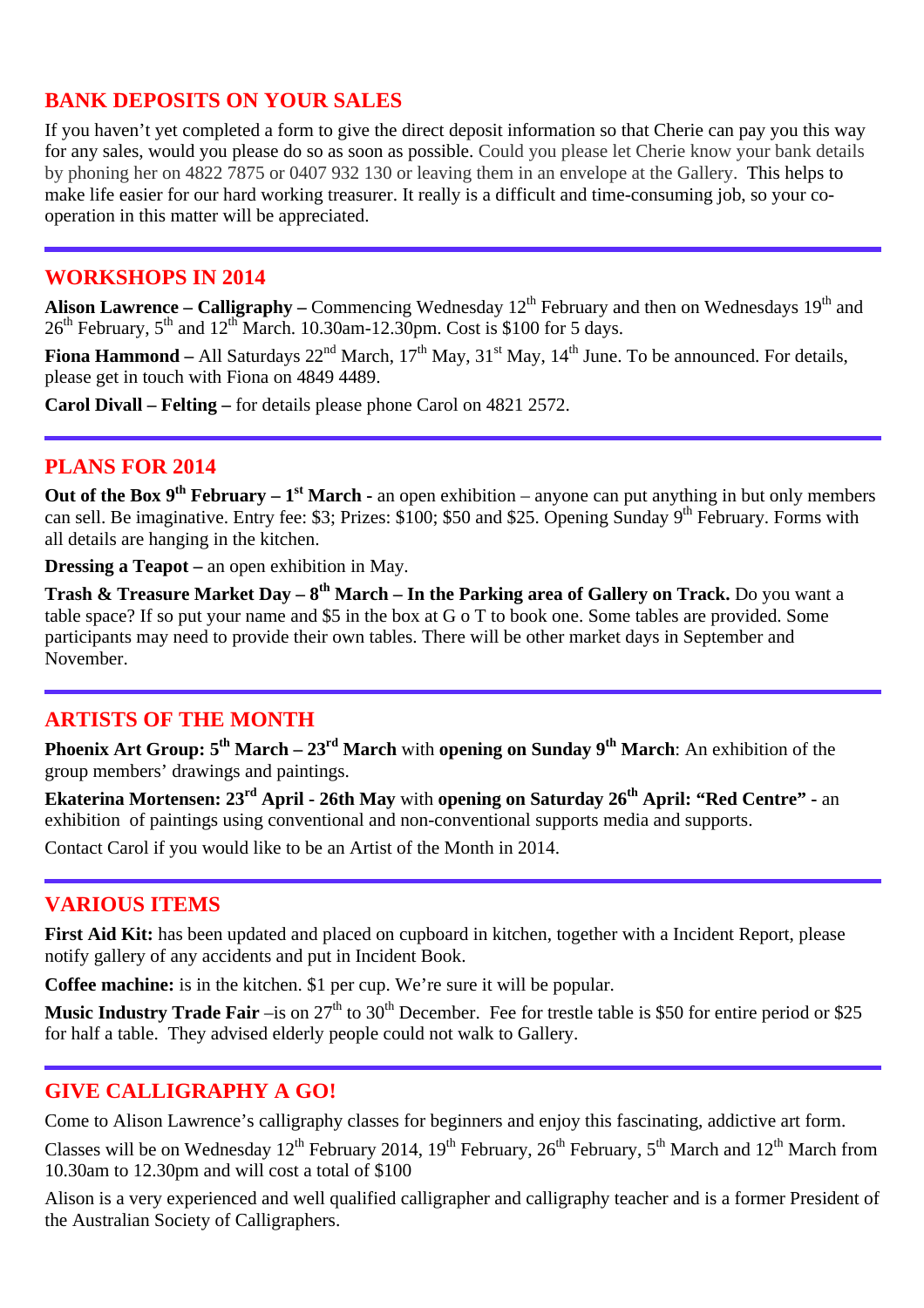You will be able to purchase a basic calligraphy kit from Alison that will include nibs, a nib holder, ink and a calligraphic felt pen. This will cost between \$25 and \$30. Please note that calligraphic fountain pens are not suitable for this course.

Your calligraphic adventure will start by learning the Uncial hand which dates from the  $2<sup>nd</sup>$  century and you will progress to Foundational Hand which is a modernised version of a  $10<sup>th</sup>$  century Carolingian hand and you will enjoy creating some simple projects along the way.

If you would like to have a chat to Alison about the possibility of taking this course please phone on 4822-0024 or email alisoncallig@bigpond.com

## **GROUPS YOU MAY LIKE TO JOIN**

to practice your skills or to learn new skills from other members: Interested members are invited to the following groups running in the crib room.

**NEW Patchwork/Creative Art/Needlework group** –  $2<sup>nd</sup>$  and  $4<sup>th</sup>$  Tuesday 10am-2pm. All members welcome, Beginners welcome. \$2 amenities fee. Enquiries Lynette Brown or Cherie Sellars. Commences 8<sup>th</sup> October.

**NEW Contemporary quilting and textile group** – first Sunday of each month, 10am-2pm, \$2 amenities, all members welcome. Enquiries Fiona Hammond. Commencing 3 November.

**Wynne's Friday Art group** (Art/Lino Cut/Any Craft) 10.30am-3.30pm. No lessons – join group and bring own work. Cost \$2 amenities, Phone Wynne Willis 43 229724.

**Carol Divall has felting** workshops periodically – if interested ring Carol 4821 2572.

**Sat 2 Nov** 11am – morning tea – Red Hat Ladies visiting – members come and meet the group.

## **CRIB ROOM BOOKINGS for 2014**

At this stage please see the activities listed in the sections on "Workshops" and "Groups you may like to join". **If you wish to book the Crib Room, please contact Carol Divall.** 

# **ARTIST OF THE MONTH: MARGARET CARR**

## **Until 26th January, 2014**

Margaret had her opening following our Christmas lunch. Margaret is an artist from the Yass region who has received numerous art awards over the years, including Champion Painting at the Royal Melbourne Show and also the Royal Canberra Show. She has also taken out the First Prize at both the Tumut Art Show and the Queanbeyan Artists' Society.

Margaret has had numerous solo exhibitions and her work has been collected nationally and internationally.

This exhibition at Gallery on Track showcases some splendid works in oils, watercolour and pencil. Her uniquely Australian themes range from landscapes to wildlife, especially birds.



Margaret Carr at the opening of the exhibition. Carol making an introductory speech.

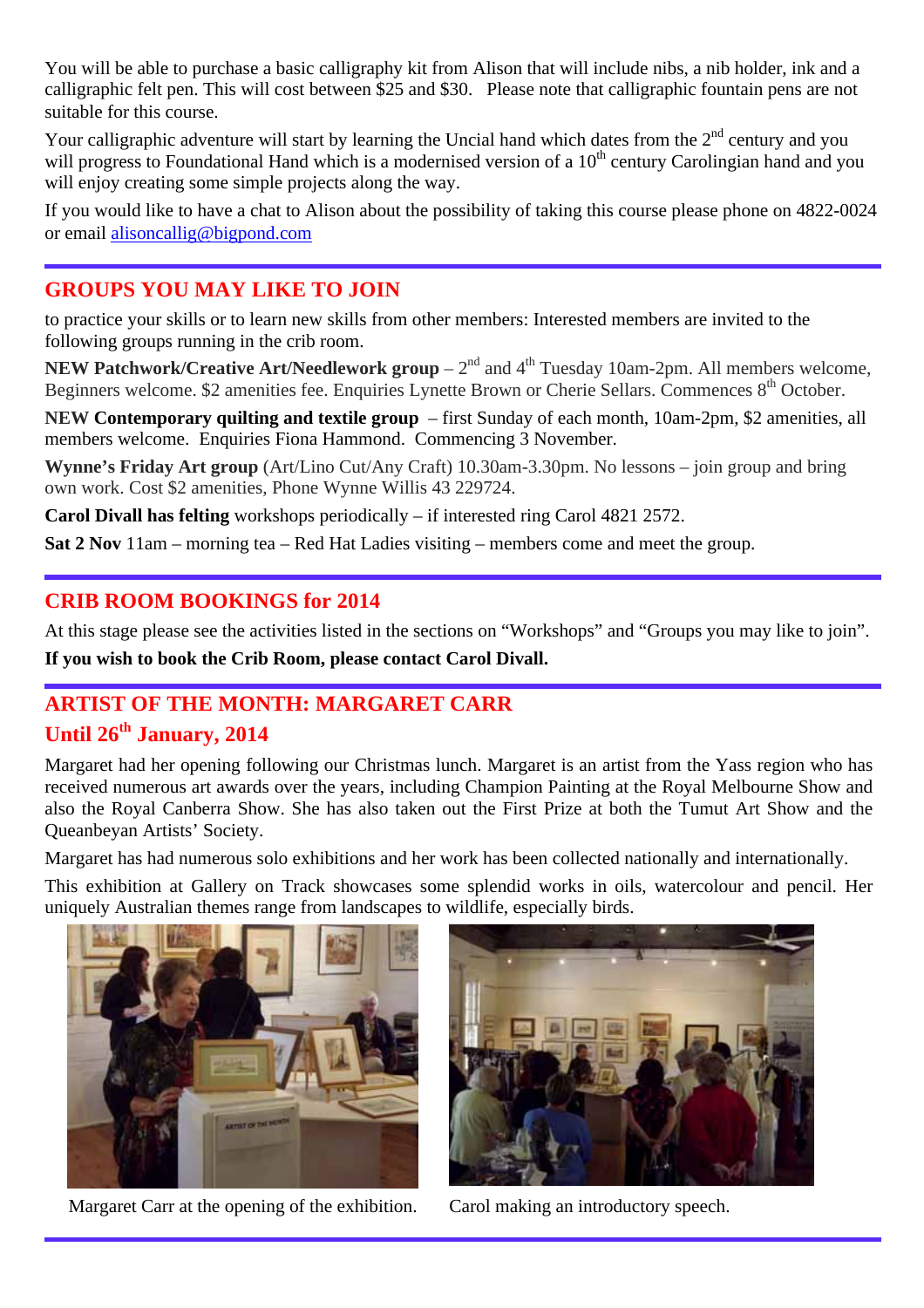## **THE CHRISTMAS LUNCH**



Enjoying our Christmas lunch. It was a wonderful time to socialise, catching up with friends and chatting about art, crafts and what's going on in the gallery.



#### **ULI VAN GELDER**

gave us a most informative and entertaining talk about her art. She had a number of examples to display and members were able to inspect them closely following her talk.

Uli combines found objects with her skills as a professional photographer and art teacher. She talked about the process of creating her collages.

# **ARTIST OF THE MONTH 23RD APRIL TO 26TH MAY 2014**

#### **EKATERINA MORTENSEN**

Ekaterina and Alex took an art holiday to central Australia last year. Following this, Ekaterina developed some unconventional methods of presenting her impressions of the Red Centre as part of her university art degree. Each of her paintings tells a story that is part of the overall theme. Ekaterina will be including a number of these works in her exhibition as Artist of the Month.